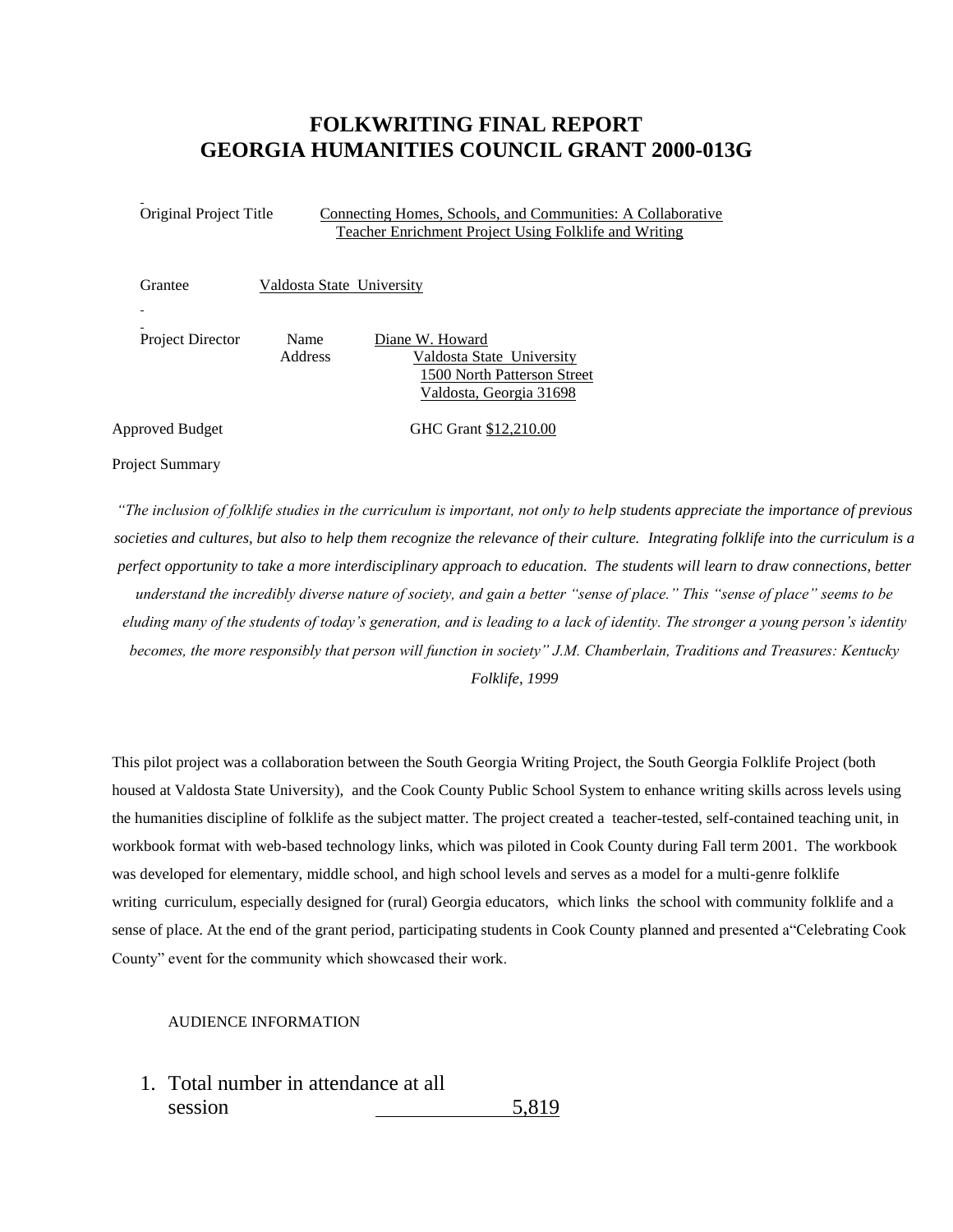If the figure above represents a cumulative total in which one person may be counted several

times, please estimate as accurately as possible the actual number of individuals who attended

the program, and rewrite here.  $\qquad \qquad \qquad 4,819$ 

September 2001 Adel Kiwanis Club lunch. (19 attendance) October 2001 Cook County Exchange Club Fair. (200 attendance) November 2001NCTE Conference Demonstrations. (52 attendance) November 2001NWP Rural Sites Network Demonstrations. (7 attendance November 2001 Exhibit Lean-Ox Festival a record crowd of "as many as 5,000 folk." (5,000 attendance) January 2002 "Celebrating Cook County" Presentation (500 attendance) February 2002 Georgia Council of Teachers Conference Presentations. (41 attendance)

# 1. Estimate the audience profile with reference to sex, age, ethic representation and educational level.

| <b>SEX</b> |     | <b>EDUCATIONAL LEVEL</b> |                        |                      |
|------------|-----|--------------------------|------------------------|----------------------|
| Male       | 40% |                          | Elementary             | 35%                  |
| Female     | 60% |                          | <b>High School</b>     | 50%                  |
| AGE        |     |                          | College                | $10\%$ <sub>__</sub> |
| Under 12   | 35% |                          | Graduate Work          | 2%                   |
| $12 - 18$  | 25% |                          | Professional/Tech      | 8%                   |
| $18 - 25$  | 5%  |                          | Training               |                      |
| $25 - 35$  | 10% |                          | ETHINIC REPRESENTATION |                      |
| $35 - 55$  | 20% |                          | Causian                | 55%                  |
| 55 & up    | 5%  |                          | African/Amer.          | 40%                  |
|            |     |                          | Latino                 | 4%                   |
|            |     |                          | Asian                  | 1%                   |
|            |     |                          |                        |                      |

- 
- 
- 1. Was the audience primarily made up of representatives of any specialized type of group, such as clubs, civic organizations, professional associations?

Most of those who attended the events were adults in Cook County who had children or grandchildren in the schools. Many teachers and administrators attended the events.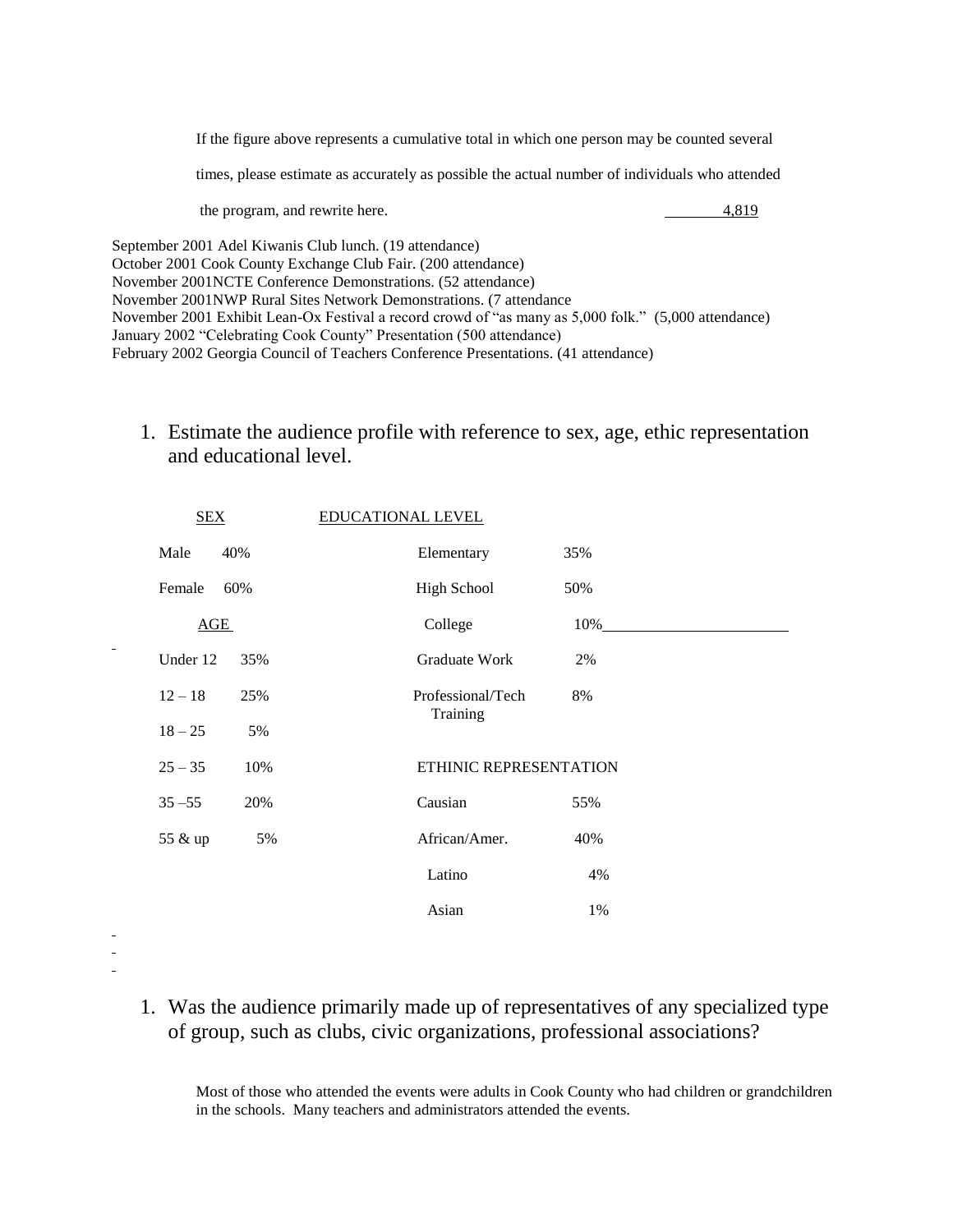# 1. Briefly evaluate the project's success in reaching its target audience. Include your observations concerning reasons for the success or failure.

The folklorist and the project director were disappointed more teachers did not step forth and pilot the lesson plans that the six teachers wrote in Summer 2001. However, having spent several days a week in the schools September through December, the project director became aware of the workload and difficulties facing the classroom teachers. The September 11 events added to the troubled atmosphere in many of the classrooms.

## **PUBLICITY**

1. How were the media (newspapers, TV and radio) involved in the promotion of the program? If so, how? Which stations/networks and/or publications were used?

The local newspaper, The Adel News Tribute, was supportive of the project. The editor, Ann Knight, and the project director have become friends as a result of the project. The Valdosta Daily Times also published several stories. (See attached news articles.)

2. How did you inform your local elected representatives (federal and state) of your program? Please attach copies of letters sent.

The project director phoned the offices of the Cook County officials and told them about the project. She was invited to attend two local events where local and state elected officials were honored guests. At this events the project director shared the work and progress of the project with the officials. See attached 10 January 2002 letter to "Friends" also. This letter was mailed to local and state representatives.

### EVALUATIVE NARRATIVE

The project was proposed in order to enhance writing skills across levels using the humanities discipline of folklife as the subject matter. Since folklife is an instructional tool that can be used at any grade level and with all types of learners, the project was well-received and easy to "sell" to the administrators, teachers, students, and members of the community. In addition, as Georgia becomes increasingly diverse, the folklife subject provides a vehicle for developing local multi-cultural resources that reflect the traditions of all members of the community, which it did.

The development of a model for a multi-genre folklife writing curriculum, especially designed for Georgia educators, proved to be challenging yet rewarding. This model links the school with community folklife and a sense of place. Making the model easy-to-use and tailoring it to Georgia materials, resources, and quality core curriculum proved to be very time-consuming.

Program Events and Sessions:

1. February 24, 2001—Laurie Sommers, South Georgia Folklife Director, and Bobbie Warren, South Georgia Writing Project Co-Director, lead a 6-hour workshop--"What Is Folklife and How Can It Be the Subject in a Writing Classroom"-- for the Folkwriting Project team of 7 teachers.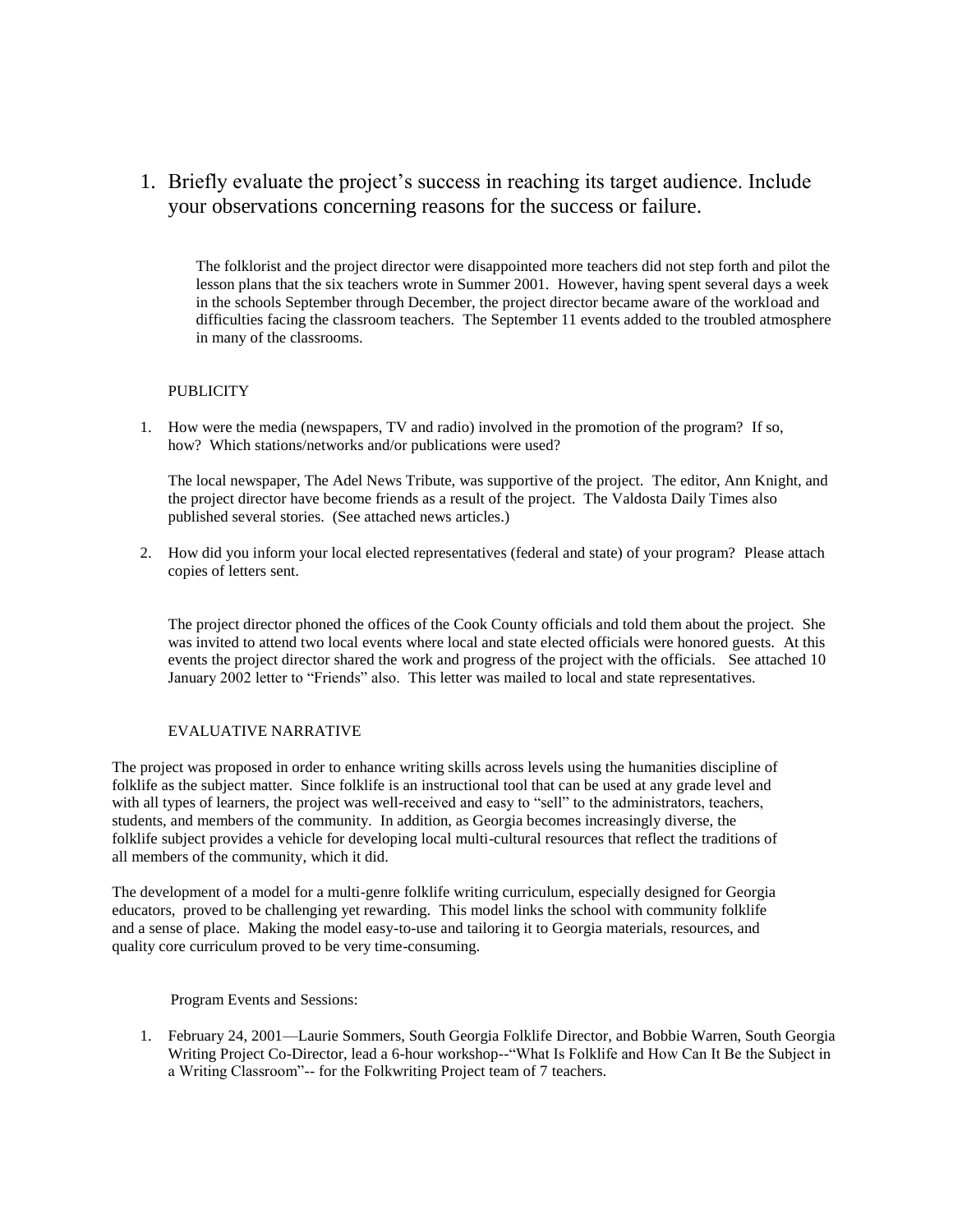- 2. February-May—Diane Howard, with the help of Linda Meadows (local teacher and historian), Bobbie Warren, and Laurie Sommers, compiled a list of local resources—people, places, and events—for the teachers in consider in the lesson plans.
- 3. April 21, 2001—Sandra Worsham, 1992 Georgia's Teacher of the Year. 1992 Milken National Educator Awardee, and 1999 Georgia's inductee into the Teacher Hall of Fame, lead a 6-hours workshop for team of 7 teachers and 3 VSU faculty.
- 4. June 16, 2001—Diane Howard lead a 6-hour workshop, introducing the format for the lesson plans and models for lesson plans. Templates of the lesson plan units were given to the team member—6 teachers and 1 VSU faculty.
- 5. July 11, 12, 16, 17, 18, 19, 23, 24, 25, 26, 2001—Advanced Summer Institute was lead by Laurie Sommers and Diane Howard. Sommers gave demonstrations for team (6 teachers) to begin fieldwork. Howard directed the writing of the lesson plans.
- 6. July 27, 30, and 31, 2001—Diane Howard assembled the first draft of the lesson plan book and worked with the university print shop to print the books.
- 7. August 8, 2001—Teachers were given lesson plan books. Teachers recruited and trained 6 other teachers in their schools to pilot some of the lesson plans.
- 8. September 2001—Diane Howard was the guest speaker at the Adel Kiwanis Club lunch with 19 community leaders present. (19 attendance)
- 9. September-October, 2001—review of lesson plan book by three outside sources; revision of lesson plans by teachers.
- 10. October 2001—Four Cook County Exchange Club Fair exhibits displayed by 1) 37 Elementary School students—first place, 2) 112 Middle School students—third place, 3) 28 High School Students—second place, 4) 2 VSU Faculty Team members. Exhibits viewed by several hundred parents and community members. (200 attendance)
- 11. November 2001—NCTE Conference Presentations in Baltimore, MD, led by 2 teachers and 2 VSU faculty and attended by 52 teachers. (52 attendance)
- 12. November 2001—NWP Rural Sites Network Demonstrations in Baltimore, MD, led by 2 teachers and 2 VSU faculty and attended by 7 fellow writing project directors and teacher consultants. (7 attendance)
- 13. November 2001—Exhibit at the Lean-Ox Festival in Lenox, GA, presented by 6 teachers and their students. Adel News Tribune reported the Lean-Ox Festival drew a record crowd of "as many as 5,000 folk." (5,000 attendance)
- 14. November 2001—Diane Howard taught a writing lesson for 19 second grade students and a writing lesson for 53 eight grade students.
- 15. December 2001—Sponsored Writing Contest for Friends of Reed Bingham with 39 entries from adults and students.
- 16. January 2002—Diane Howard gave a presentation for middle school faculty about the Folkwriting Project-- 40 teachers present.
- 17. January 2002—Held "Celebrating Cook County" Presentation at Cook Middle School for the grand finale. Eight exhibits with about 250 students writing on display. Presentations or reading given by 15 students with 6 teachers introduces their students. Janice Daugharty spoke and presented a writing award. Presentation (Viewing exhibits and program combined) was attended by 500 students, teachers, administrators, and community members.

| Kindergarten           | 20 |
|------------------------|----|
| 1 <sup>st</sup> Grade  | 5  |
| $2nd$ Grade            | 8  |
| 3rd Grade              | 9  |
| 4 <sup>th</sup> Grade  | 15 |
| 5 <sup>th</sup> Grade  | 5  |
| $6th$ Grade            | 45 |
| $7th$ Grade            | 62 |
| 8 <sup>th</sup> Grade  | 90 |
| 9 <sup>th</sup> Grade  | 52 |
| $10^{th}$ Grade        | 51 |
| 11 <sup>th</sup> Grade | 48 |
| $12^{th}$ Grade        | 35 |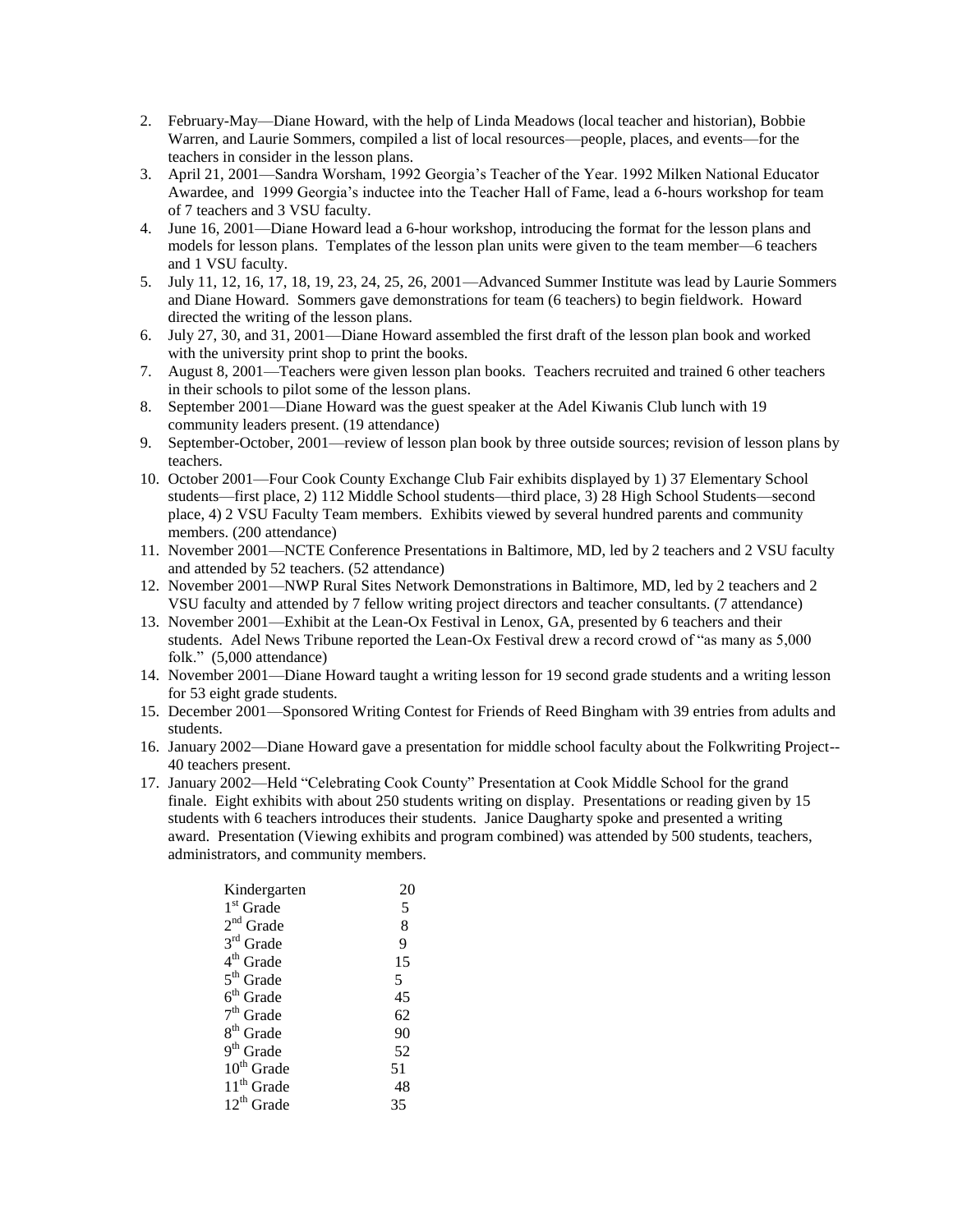| Collegiate   |                  |
|--------------|------------------|
| Other Adults | 75               |
|              | (500 attendance) |

18. February 2002—Georgia Council of Teachers of English 3 presentations given by 4 of the teachers and Diane Howard. Total teachers attending presentations: Folkwriting: 11, Middle School Writing: 7, and High School Writing: 23. (41 attendance)

Planned events: November 2002—One-day workshop at National Council of Teachers of English February 2003—two-day workshop at Georgia Council of Teachers of English

## AUDIENCES' EVALUATION OF PROGRAMS

October 2001—Four Cook County Exchange Club Fair exhibits displayed by 1) 37 Elementary School students first place, 2) 112 Middle School students—third place, 3) 28 High School Students—second place, 4) 2 VSU Faculty Team members were very well received by the members of the community. Local adults were very interested in the project and the students' writing on display.

November 2001—NCTE Conference Presentations in Baltimore, MD, led by 2 teachers and 2 VSU faculty and attended by 52 teachers. Teachers from throughout the country attended the classroom demonstration and interacted readily with the teacher-presenters. Many teachers asked for copies of the lesson plan book when completed. Several teachers left addresses, etc. for future contacts.

November 2001—NWP Rural Sites Network Demonstrations in Baltimore, MD, led by 2 teachers and 2 VSU faculty and attended by 7 fellow writing project directors and teacher consultants. The low attendance at this session was due to the lateness of the day and conference for National Writing Project. Those who attended were very interested and gave positive evaluations.

November 2001—Exhibit at the Lean-Ox Festival in Lenox, GA, presented by 6 teachers and their students. Adel News Tribune reported the Lean-Ox Festival drew a record crowd of "as many as 5,000 folk." This event or program was very well attended—much to everyone's surprise. The parents and members of the community delighted in reading the poems, essays, plays, and memoirs written by the students. The photos in the exhibit were of special interest to a number of adults.

January 2002—Held "Celebrating Cook County" Presentation at Cook Middle School for the grand finale. Eight exhibits with about 250 students writing on display. Presentations or reading given by 15 students with 6 teachers introduces their students. Janice Daugharty spoke and presented a writing award. Presentation (Viewing exhibits and program combined) was attended by 500 students, teachers, administrators, and community members. This program were most successful! Holding our grand finale in conjunction with the Teen Expo and the Folklife Exhibit drew a larger crowd. Many of the people who attended the "Celebrating Cook County" Presentation and visited the exhibits were students and their parents who were not directly part of the lessons and the classes which piloted the lessons. Truly, this final program was a success.

### HUMANITIES PROFESSIONALS

Included in the programs for the project were the following:

- 1. Sandra Worsham, 1992 Georgia's Teacher of the Year. 1992 Milken National Educator Awardee, and 1999 Georgia's inductee into the Teacher Hall of Fame, led a 6-hours workshop.
- 2. Reviewers of lesson plan book
	- a. Helen Bennett, Staff Development Coordinator, Regional Educational Service Agency (Coastal Plains RESA).
	- b. Alisia Daniels, 1<sup>st</sup> Grade Teacher at Sevens County Elementary School and Co-Director of Georgia Southern Writing Project at Georgia Southern University.
	- c. Teresa Hollingsworth, Southern Arts Federation, folklorist